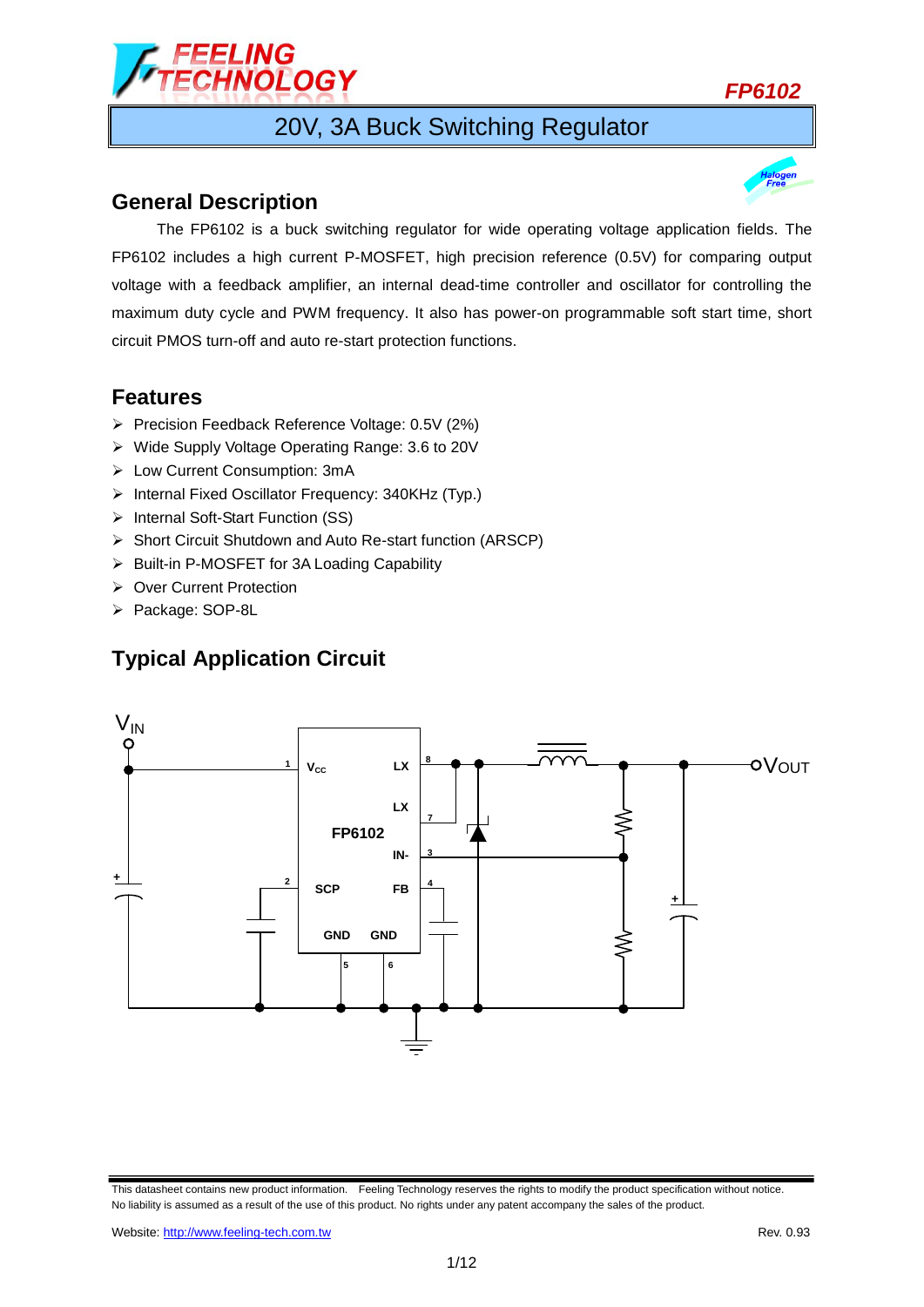

# **Function Block Diagram**



# **Pin Descriptions**

### **SOP-8L**



| <b>Name</b>  | No.            | 1/0 | <b>Description</b>                                              |  |  |
|--------------|----------------|-----|-----------------------------------------------------------------|--|--|
| $V_{\rm CC}$ | 1              | P   | Power Supply (PMOS Source)                                      |  |  |
| SS / SCPI    | $\mathfrak{p}$ |     | Connecting with a Soft-start & ARSCP<br><b>Timing Capacitor</b> |  |  |
| IN-          | 3              |     | Error Amplifier Inverting Input                                 |  |  |
| FB           | 4              | O   | <b>Error Amplifier Compensation Output</b>                      |  |  |
| <b>GND</b>   | 5              | P   | <b>IC Ground</b>                                                |  |  |
| <b>GND</b>   | 6              | P   | <b>IC Ground</b>                                                |  |  |
| LX           | 7              | O   | <b>PMOS High Current Output</b>                                 |  |  |
| LΧ           | 8              | O   | <b>PMOS High Current Output</b>                                 |  |  |

This datasheet contains new product information. Feeling Technology reserves the rights to modify the product specification without notice. No liability is assumed as a result of the use of this product. No rights under any patent accompany the sales of the product.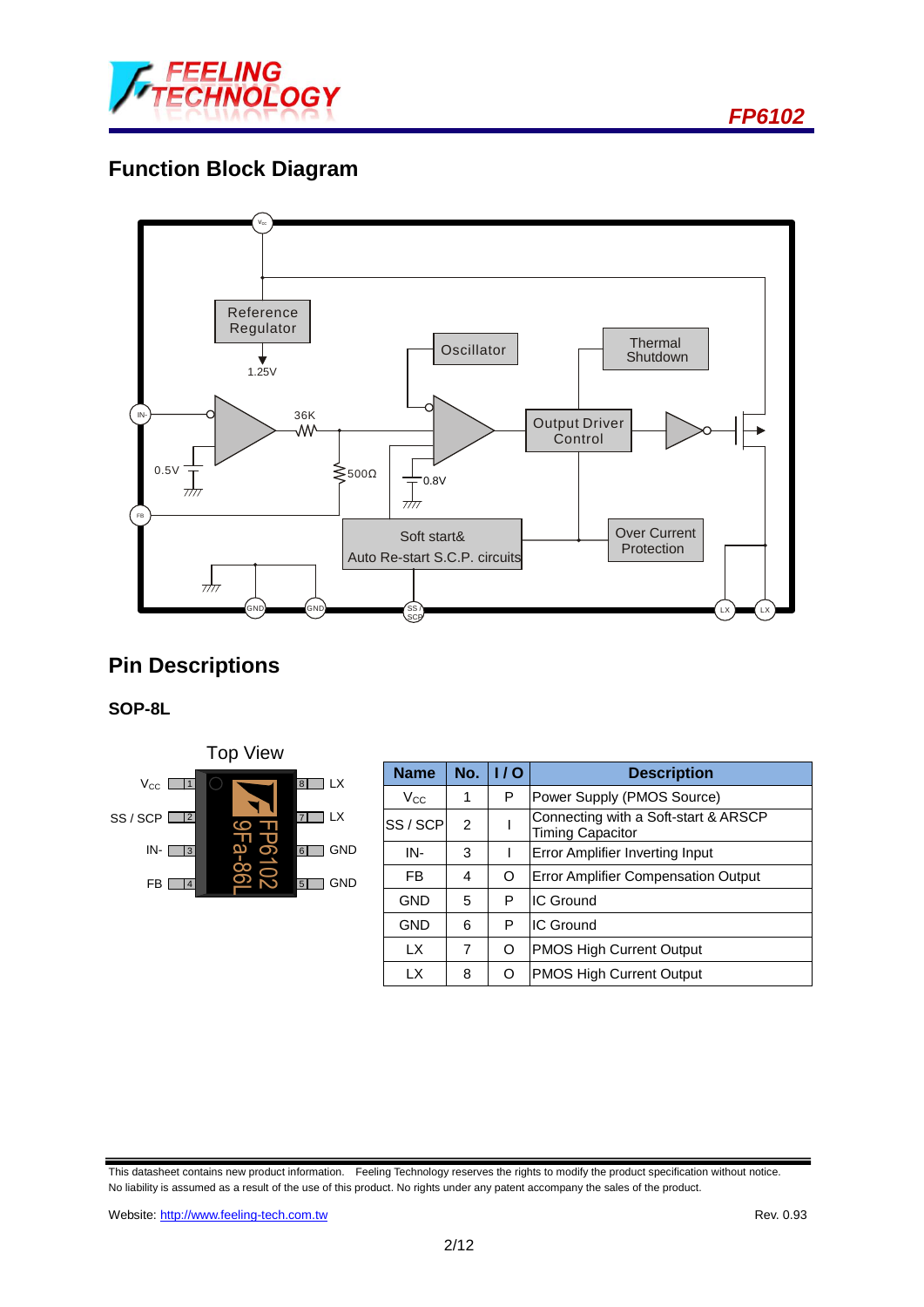

## **Marking Information**



**Halogen Free**: Halogen free product indicator **Lot Number**: Wafer lot number's last two digits For Example:  $132380TB \rightarrow 86$ **Internal ID:** Internal Identification Code **Per-Half Month**: Production period indicated in half month time unit For Example: January  $\rightarrow$  A (Front Half Month), B (Last Half Month) February  $\rightarrow$  C(Front Half Month), D (Last Half Month) Year: Production year's last digit

This datasheet contains new product information. Feeling Technology reserves the rights to modify the product specification without notice. No liability is assumed as a result of the use of this product. No rights under any patent accompany the sales of the product.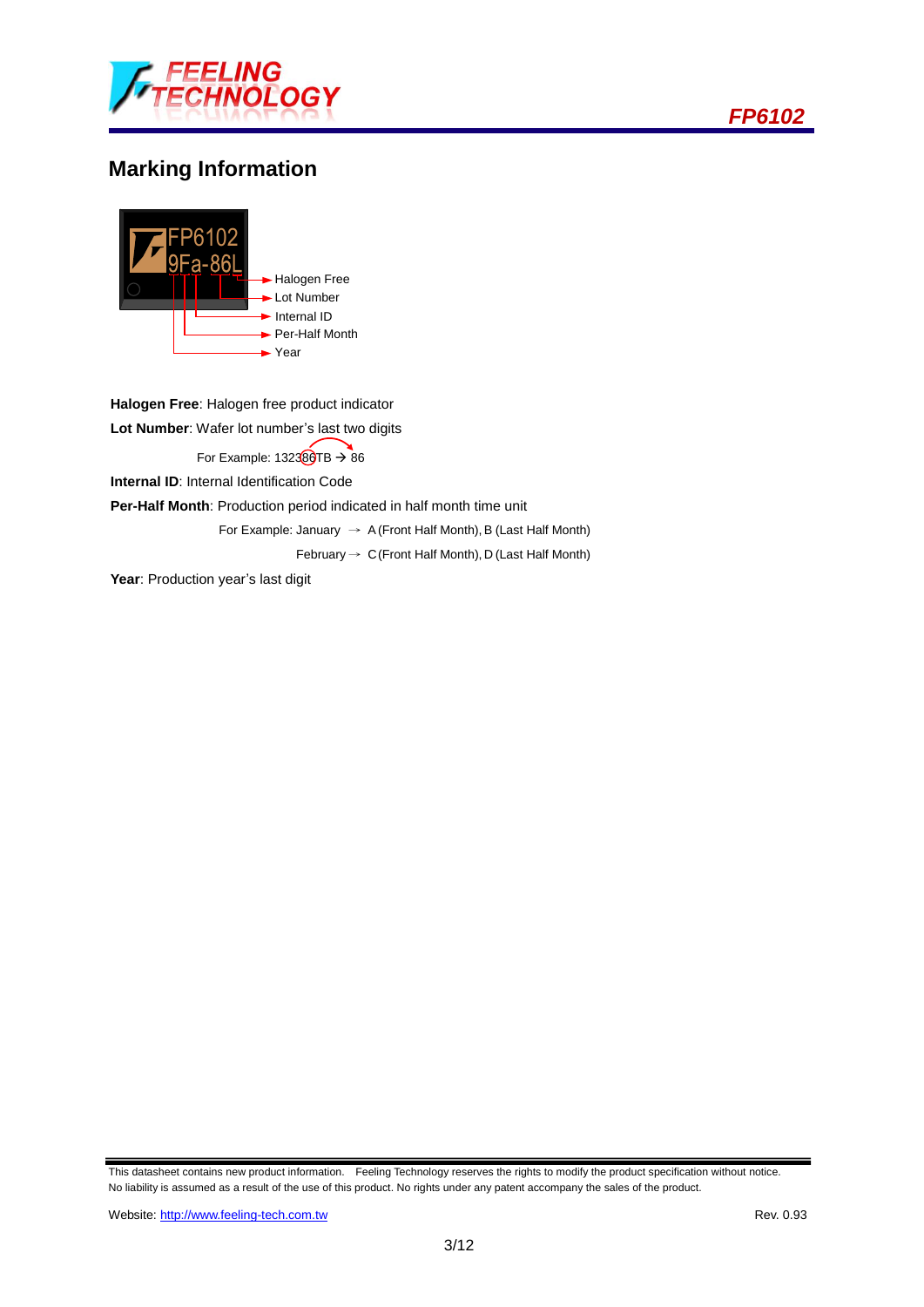

## **Ordering Information**

| <b>Part Number</b> | <b>Operating Temperature   Package</b> |        | <b>MOQ</b> | <b>Description</b> |  |
|--------------------|----------------------------------------|--------|------------|--------------------|--|
| IFP6102DR-LF       | -25°C ~ +85°C                          | SOP-8L | 2500 EA    | Tape & Reel        |  |

## **Absolute Maximum Ratings**

| <b>Parameter</b>                          | <b>Symbol</b>         | <b>Conditions</b>              | Min.   | Typ. | Max.   | <b>Unit</b>     |
|-------------------------------------------|-----------------------|--------------------------------|--------|------|--------|-----------------|
| Power Supply Voltage                      | Vcc.                  |                                |        |      | 21     | V               |
| Output Source Current                     |                       |                                |        |      | 3      | A               |
| <b>Error Amplifier Inverting Input</b>    |                       |                                | $-0.3$ |      | 1.2    | V               |
| Allowable Power Dissipation               | $P_D$                 | SOP-8L $T_A \leq +25^{\circ}C$ |        |      | 650    | mW              |
| Junction to Ambient Thermal<br>Resistance | $\theta_{JA}$         |                                |        |      | +175   | $\degree$ C / W |
| Junction to Case Thermal<br>Resistance    | $\theta_{\text{.IC}}$ |                                |        |      | $+45$  | $\degree$ C / W |
| <b>Operating Temperature</b>              |                       |                                | $-25$  |      | +85    | $^{\circ}$ C    |
|                                           |                       | HBM (Human Body Mode)          | 2      |      |        | <b>KV</b>       |
| <b>ESD Susceptibility</b>                 |                       | MM (Machine Mode)              | 200    |      |        | V               |
| Storage Temperature                       | $T_S$                 | SOP-8L                         | -55    |      | $+125$ | °C              |
| SOP-8L Lead Temperature                   |                       | (soldering, 10 sec)            |        |      | +260   | $^{\circ}$ C    |

# **Suggested IR Re-flow Soldering Curve**



This datasheet contains new product information. Feeling Technology reserves the rights to modify the product specification without notice. No liability is assumed as a result of the use of this product. No rights under any patent accompany the sales of the product.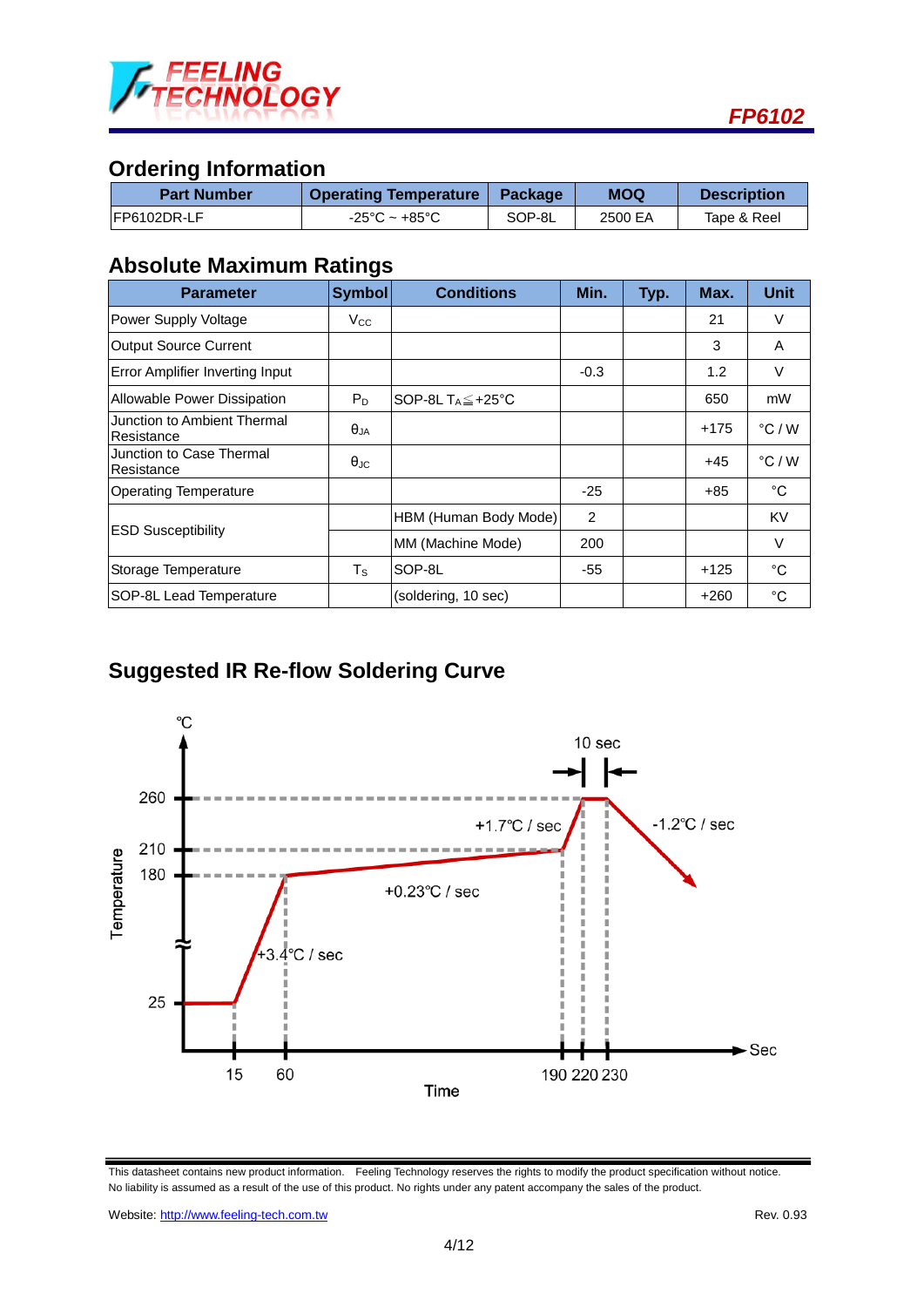

# **Recommended Operating Conditions**

| <b>Parameter</b>             | <b>Symboll</b> | <b>Conditions</b> | Min.  | Typ. | Max. | Unit   |
|------------------------------|----------------|-------------------|-------|------|------|--------|
| Supply Voltage               | ∨сс            |                   | 3.6   |      | 20   |        |
| <b>Operating Temperature</b> |                |                   | $-25$ |      | 85   | $\sim$ |

## **DC Electrical Characteristics** (V<sub>CC</sub>=6V, T<sub>A</sub> = 25°C, unless otherwise noted)

| <b>Parameter</b>                                 | <b>Symbol</b>                  | <b>Conditions</b>                      | Min.  | Typ.   | Max.           | <b>Unit</b> |
|--------------------------------------------------|--------------------------------|----------------------------------------|-------|--------|----------------|-------------|
| <b>Reference</b>                                 |                                |                                        |       |        |                |             |
| Output Voltage                                   | $V_{REF}$                      | IN- Connected to FB                    | 0.490 | 0.5    | 0.510          | V           |
| Input Regulation                                 | $\Delta$ $\rm V_{REF}$         | $V_{CC} = 3.6$ to 20 V                 |       | 2      | 12.5           | mV          |
| Output Voltage Change with                       | $\triangle$ VREF /             | $T_A$ = -25 to +25 $^{\circ}$ C        |       | 1      | 2              | $\%$        |
| Temperature                                      | <b>VREF</b>                    | $T_A$ = +25 to +85 $^{\circ}$ C        |       | 1      | $\overline{c}$ | $\%$        |
| <b>Soft Start Section (S.S.)</b>                 |                                |                                        |       |        |                |             |
| S.C.P. Source Current                            | $I_{SS}$                       | $V_{SS} = 0V$                          | -17   | $-12$  | -7             | μA          |
| Soft Start Threshold Voltage                     | <b>Vsst</b>                    |                                        | 0.9   | 1.0    | 1.1            | V           |
| <b>Short Circuit Protection Section (S.C.P.)</b> |                                |                                        |       |        |                |             |
| S.C.P. Source Current                            | <b>I</b> <sub>SCP</sub>        | $V_{\text{SCP}} = 0V$                  | $-17$ | $-12$  | $-7$           | μA          |
| SCP Re-start / Hold Time                         | $T_{RE}/$<br>T <sub>HOLD</sub> | $V_{FB} = 0V$                          |       | 1/8    |                |             |
|                                                  | V <sub>SCP</sub>               | V <sub>FB</sub> >450mV                 | 1.0   | 1.15   | 1.2            | $\vee$      |
| S.C.P. Threshold Voltage                         | $V_{SB}$                       | V <sub>FB</sub> <450mV                 |       | 0.1    | 0.15           | V           |
| <b>Output Section</b>                            |                                |                                        |       |        |                |             |
| <b>Oscillation Frequency</b>                     | $\mathsf f$                    |                                        |       | 340    |                | <b>KHz</b>  |
| Frequency Change with Voltage                    | $\Delta f / \Delta V$          | Vcc=3.6V to 20V                        |       | 5      |                | $\%$        |
| Frequency Change with<br>Temperature             | $\Delta f$ / $\Delta T$        | $T_A = -25^{\circ}C$ to $+85^{\circ}C$ |       | 5      |                | $\%$        |
| <b>Thermal Shutdown Section</b>                  |                                |                                        |       |        |                |             |
| Thermal Shutdown Temperature                     |                                |                                        |       | $+145$ |                | $^{\circ}C$ |
| <b>Idle Period Adjustment Section</b>            |                                |                                        |       |        |                |             |
| Maximum Duty Cycle                               | <b>T</b> <sub>DUTY</sub>       | $V_{IN} = 0.2V$                        |       | 90     |                | $\%$        |
| <b>Total Device Section</b>                      |                                |                                        |       |        |                |             |
| <b>Average Supply Current</b>                    | <b>AVE</b>                     |                                        |       | 3.8    | 5              | mA          |
| <b>Output Section</b>                            |                                |                                        |       |        |                |             |
| PMOS D-S Voltage                                 | V <sub>DSS</sub>               | $V=0.1V$                               |       | $-20$  |                | V           |
| <b>PMOS Source Current</b>                       | I <sub>D</sub>                 |                                        |       | -3     |                | A           |
| <b>PMOS On Resistance</b>                        |                                | $V_{CC} = 4.5V, V_{IN} = 0V$           |       | 40.5   | 52             |             |
|                                                  | $R_{DS(ON)}$                   | $V_{CC}$ =10V.V <sub>IN</sub> =0V      |       | 64     | 87             | mΩ          |
| Output Leakage Current                           | IL.                            | $V_{DS} = -24V, V_{GS} = 0V$           |       |        | $-1$           | μA          |
| <b>Over Current Protection Section</b>           |                                |                                        |       |        |                |             |
| PMOS OCP Current                                 | $I_{OCP}$                      |                                        |       | 4      |                | Α           |
|                                                  |                                |                                        |       |        |                |             |

This datasheet contains new product information. Feeling Technology reserves the rights to modify the product specification without notice. No liability is assumed as a result of the use of this product. No rights under any patent accompany the sales of the product.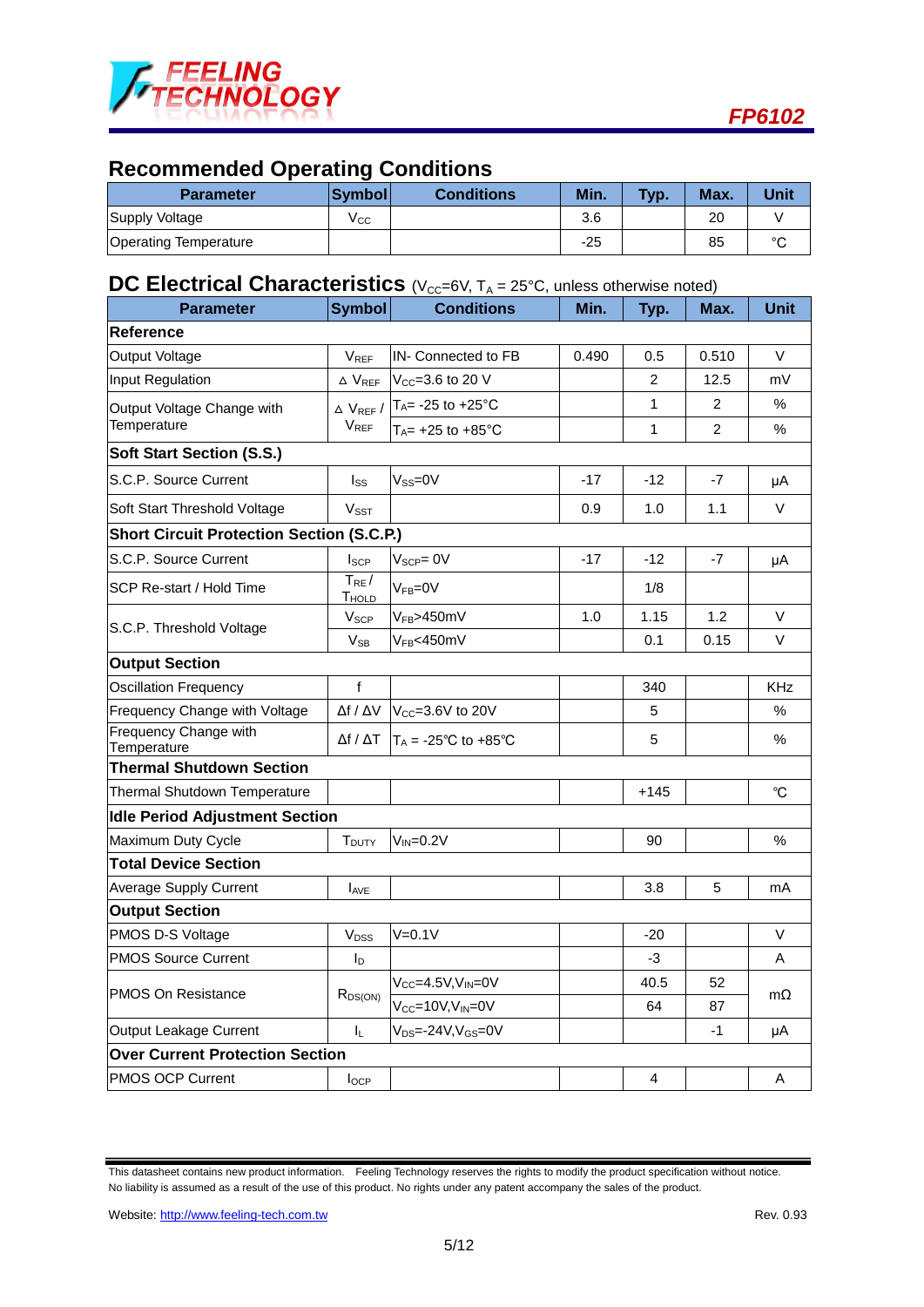

| <b>Parameter</b>               | <b>Symbol</b>         | <b>Conditions</b> | Min.   | Typ.   | Max.           | <b>Unit</b> |  |
|--------------------------------|-----------------------|-------------------|--------|--------|----------------|-------------|--|
| <b>Error Amplifier Section</b> |                       |                   |        |        |                |             |  |
| Input Bias Current             | <b>I</b> <sub>B</sub> |                   | $-1.0$ | $-0.2$ | 1.0            | μA          |  |
| Voltage Gain                   | Av                    |                   |        | 100    |                | V/V         |  |
| <b>Frequency Bandwidth</b>     | <b>BW</b>             | lAv=0 dB          |        | 6      | $\overline{2}$ | <b>MHz</b>  |  |
| Output Voltage Swing Positive  | V <sub>POS</sub>      | $V_{IN}=0.3V$     | 0.78   | 0.87   |                | V           |  |
| Output Voltage Swing Negative  | $V_{NEG}$             | $V_{IN}=0.7V$     |        | 0.05   | 0.2            | V           |  |
| Output Source Current          | <b>I</b> SOURCE       | $V_{FB} = 500$ mV |        | $-45$  | $-30$          | μA          |  |
| Output Sink Current            | <b>I</b> SINK         |                   | $-30$  | 45     |                | μA          |  |

This datasheet contains new product information. Feeling Technology reserves the rights to modify the product specification without notice. No liability is assumed as a result of the use of this product. No rights under any patent accompany the sales of the product.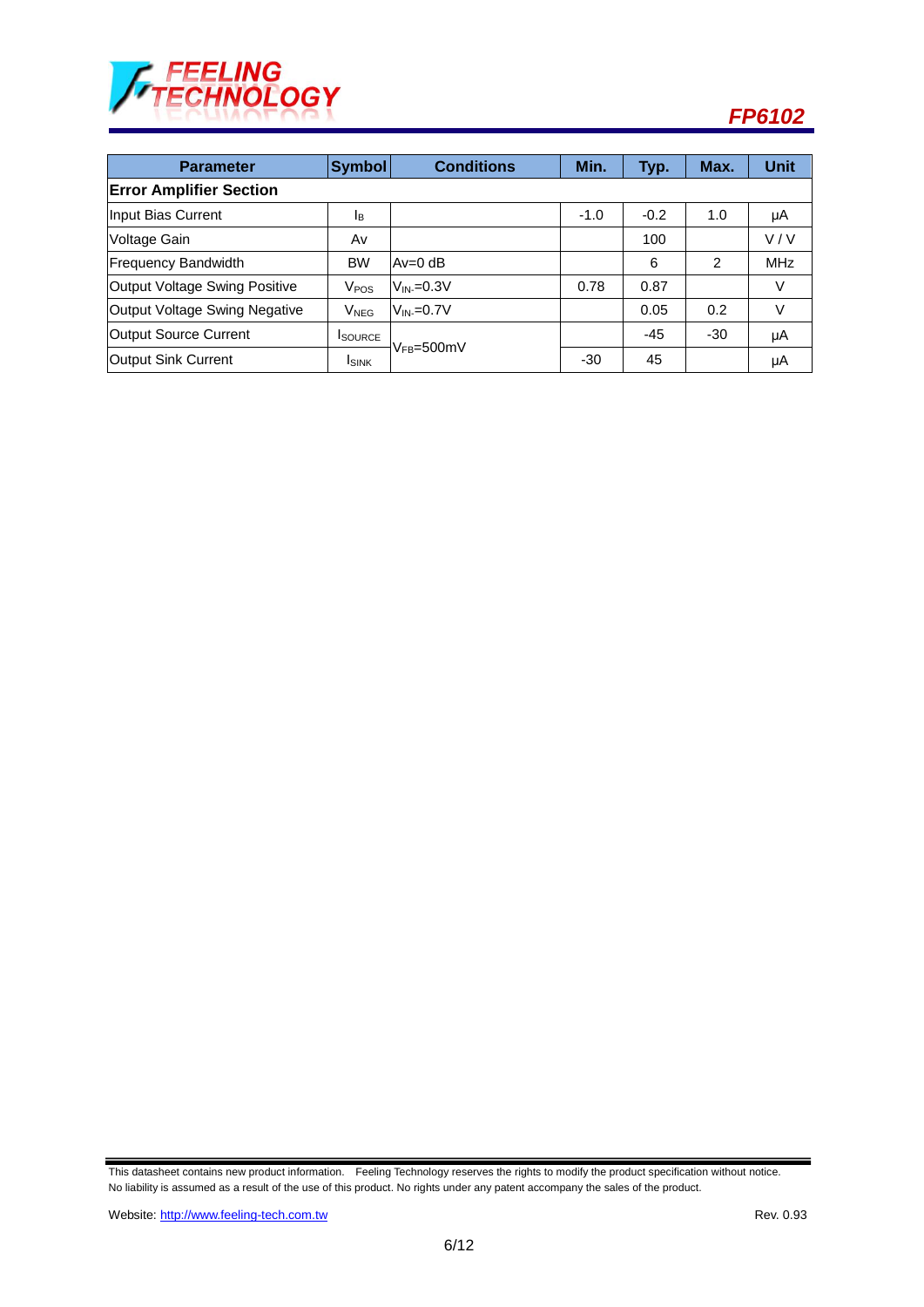



# **Typical Operating Characteristics**



This datasheet contains new product information. Feeling Technology reserves the rights to modify the product specification without notice. No liability is assumed as a result of the use of this product. No rights under any patent accompany the sales of the product.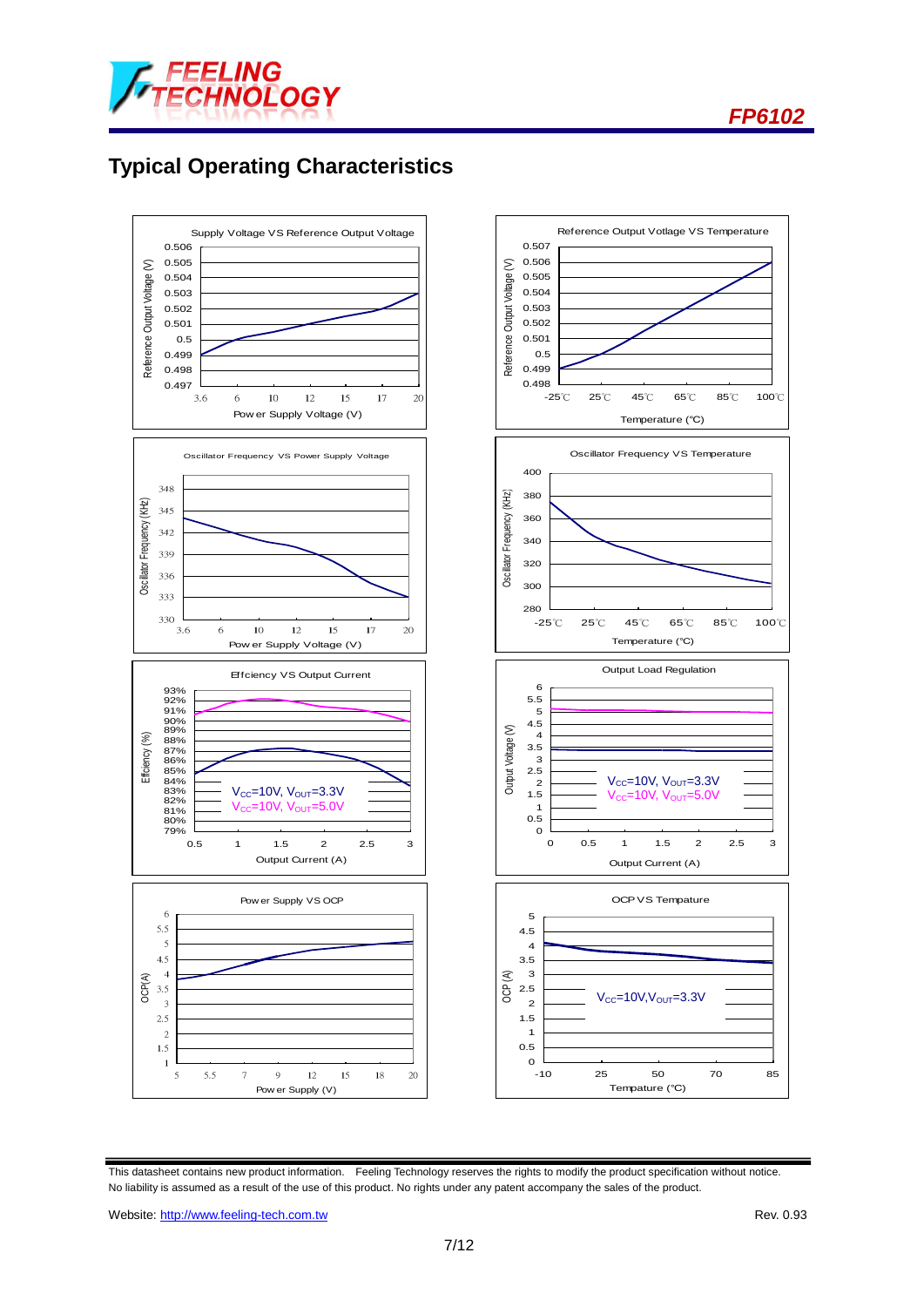

### **Timing Waveform**



This datasheet contains new product information. Feeling Technology reserves the rights to modify the product specification without notice. No liability is assumed as a result of the use of this product. No rights under any patent accompany the sales of the product.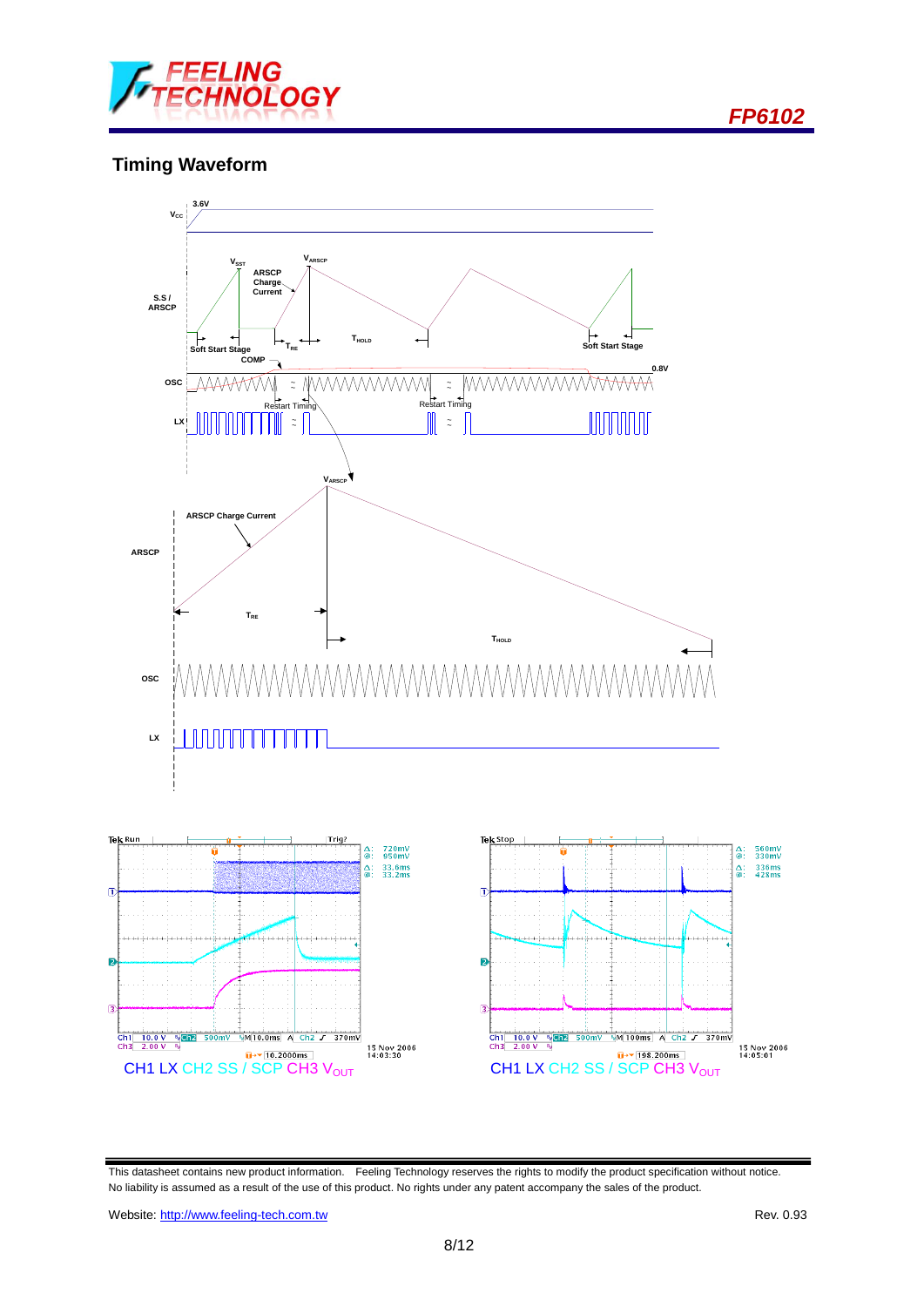

## **Function Description**

#### **Voltage Reference**

FP6102 includes a 1.25V reference generator. This reference voltage is divided by a resistive divider to provide a 0.5V precision reference voltage for the non-inverting terminal of error amplifier and a 1.0V threshold voltage for the SCP comparator.

#### **Error Amplifier**

The error amplifier compares a sample of the DC-DC converter output voltage with the 0.5V reference ( $V_{REF}$ ) to generate an error signal for the PWM comparator. Output voltage of the DC-DC converter is setting by the external resistor divider with following equation (see figure 1):



Figure 1 Error Amplifier with Feedback Resistor Divider

This datasheet contains new product information. Feeling Technology reserves the rights to modify the product specification without notice. No liability is assumed as a result of the use of this product. No rights under any patent accompany the sales of the product.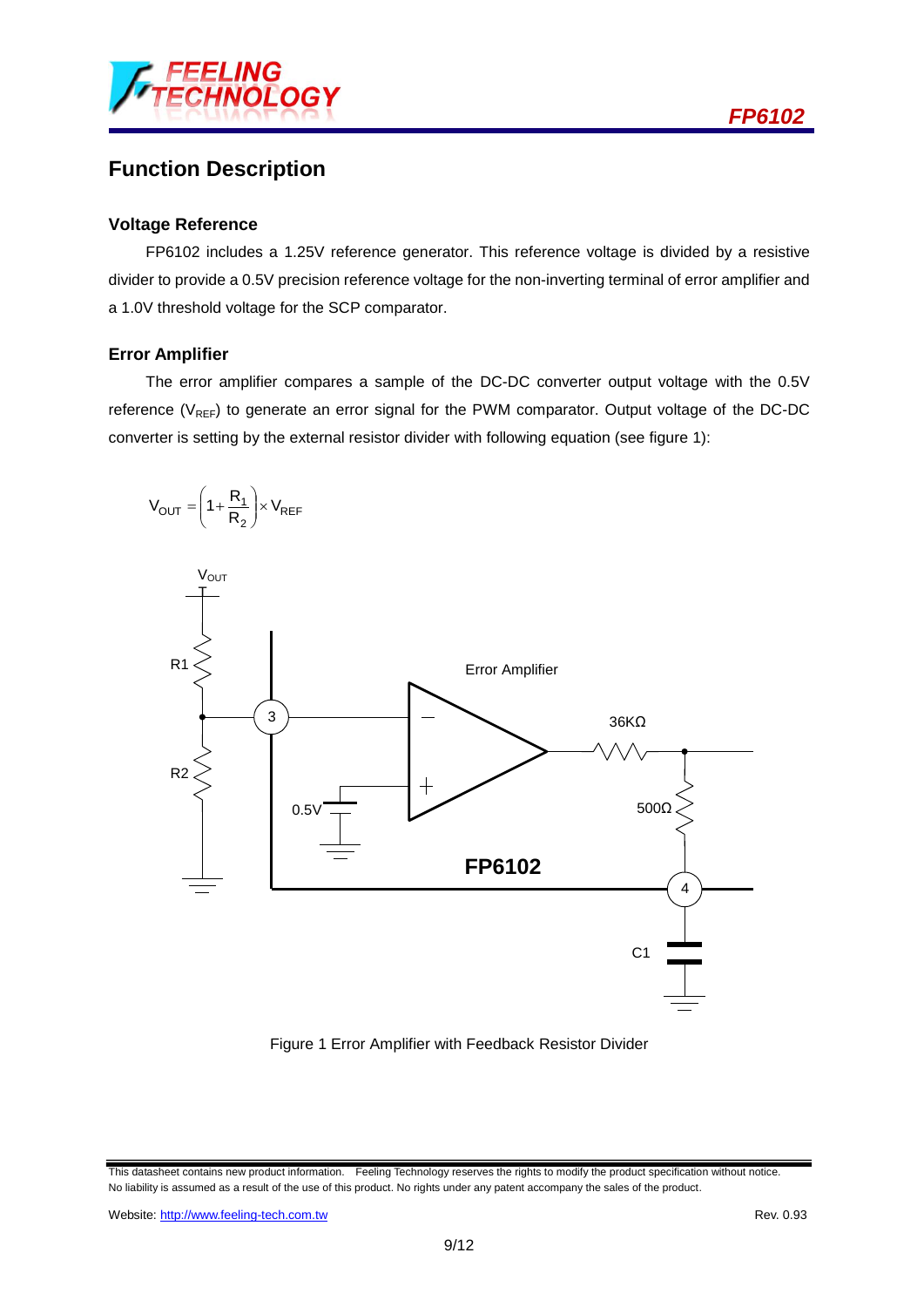

#### **Oscillator**

The fixed PWM frequency is generated by an internal RC oscillator. Its typical value is 340KHz.

### **Soft Start/ Short-circuit protection (S.S. / S.C.P.)**

The Soft Start function works after power on. The interval of Soft Start time is determined by a capacitor connected to SCP pin (pin 2). After Soft Start function finished, the internal Soft Start clamp voltage is setting high, but external SCP pin is discharged to low. Thus FP6102 turns on short circuit detection / protection function.

The Soft Start time is:  $Tss(Sec) = 0.07 \times C_{SCP}(in \mu F)$ 

When a heavy loading or short circuit condition make output voltage to drop too much, the error amplifier output (FB pin) will rise to very high. Once FB pin voltage exceeds  $V_{POS}$  (typ. 1.0V), the short circuit protection function is triggered. The output switching MOS will be turned off. The SCP capacitor will be charged until its potential exceeds SCP threshold voltage (typ. 1.2V) and then discharged to low.

The time of short circuit protection is:

$$
T_{RE}(Sec) = \frac{V \times C_{SCP}}{I} = \frac{(V_{TH} - V_{SS-Start}) \times C_{SCP}}{Isource} = 0.09 \times CscP(in \mu F)
$$

Restart timing of short circuit protection is:

 $T<sub>HOLD</sub>(Sec) = 8 \times T<sub>RF</sub>(Sec)$ 

### **Thermal Protection**

When a heavy loading makes chip internal temperature exceeds 145°C, the thermal protection function is triggered. The FP6102 turns off its output and starts Short Circuit Protection function. After the IC is cooled down to its internal temperature below 145°C, it will turn on the output and execute Soft-Start function again.

#### **Over Current Protection**

When FP6102 senses driver current over 4A, it will initiate OCP function and enters ARSCP function. After current drops below 3A, FP6102 turns on the output and continues PWM operation.

This datasheet contains new product information. Feeling Technology reserves the rights to modify the product specification without notice. No liability is assumed as a result of the use of this product. No rights under any patent accompany the sales of the product.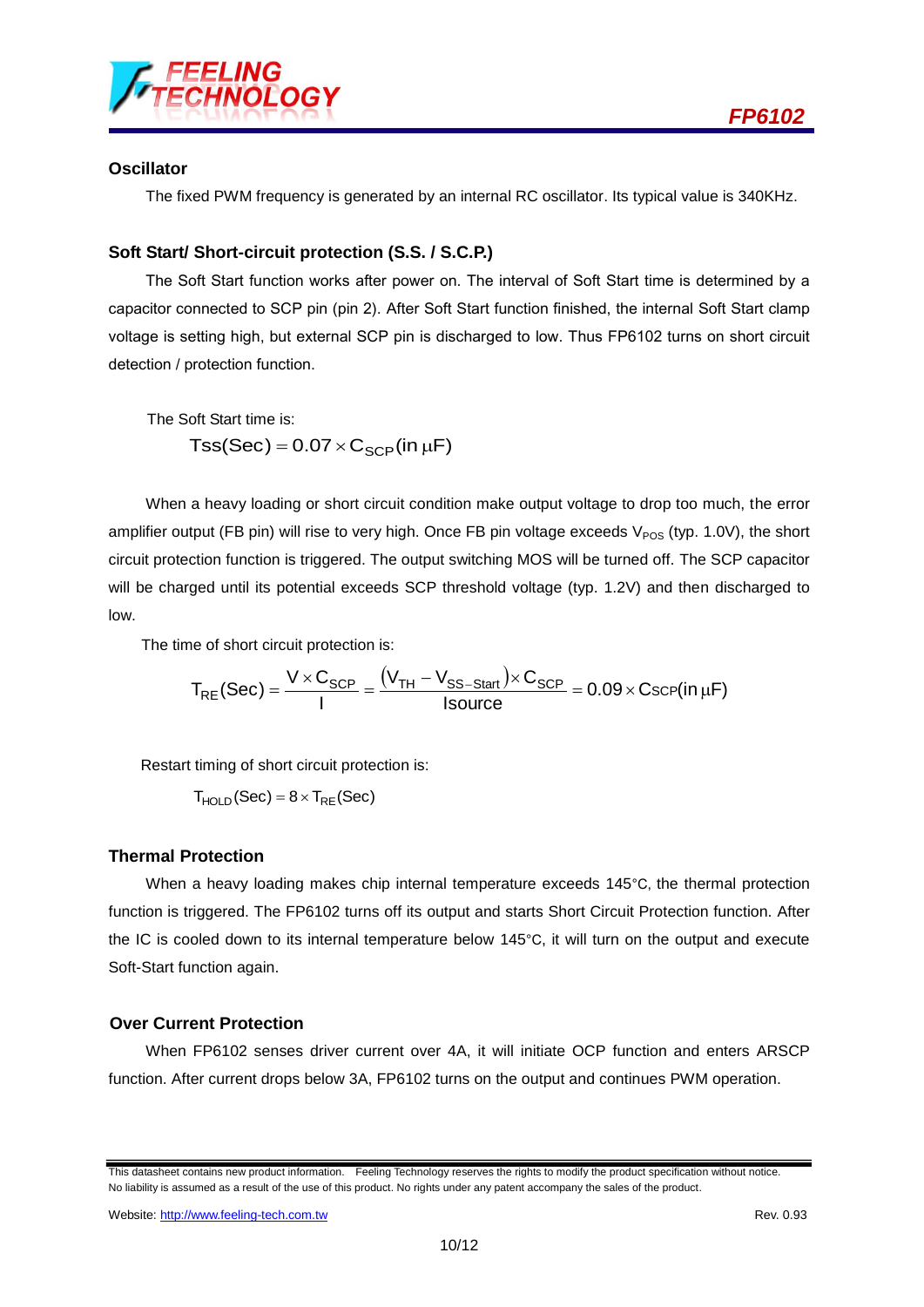

# **Typical Application**



FP6102 Basic DC-DC Regulator Circuit

#### **For example:**

The V<sub>IN</sub> power supply is 12V and the V<sub>OUT</sub> is designed for 3.3V / 3A solution.

The output voltage formula is:

$$
V_{OUT} = \left(1 + \frac{R_1}{R_2}\right) \times V_{REF} = \left(1 + \frac{56K\Omega}{10K\Omega}\right) \times 0.5V = 3.30V
$$

### **Notice:**

- **1. Tapping reel aluminum foil bags after unpacking must be stored at ≤10% RH environment.**
- **2. Tapping reel aluminum foil bags after unpacking must sure surface-mount is completed within 168 hours.**

This datasheet contains new product information. Feeling Technology reserves the rights to modify the product specification without notice. No liability is assumed as a result of the use of this product. No rights under any patent accompany the sales of the product.